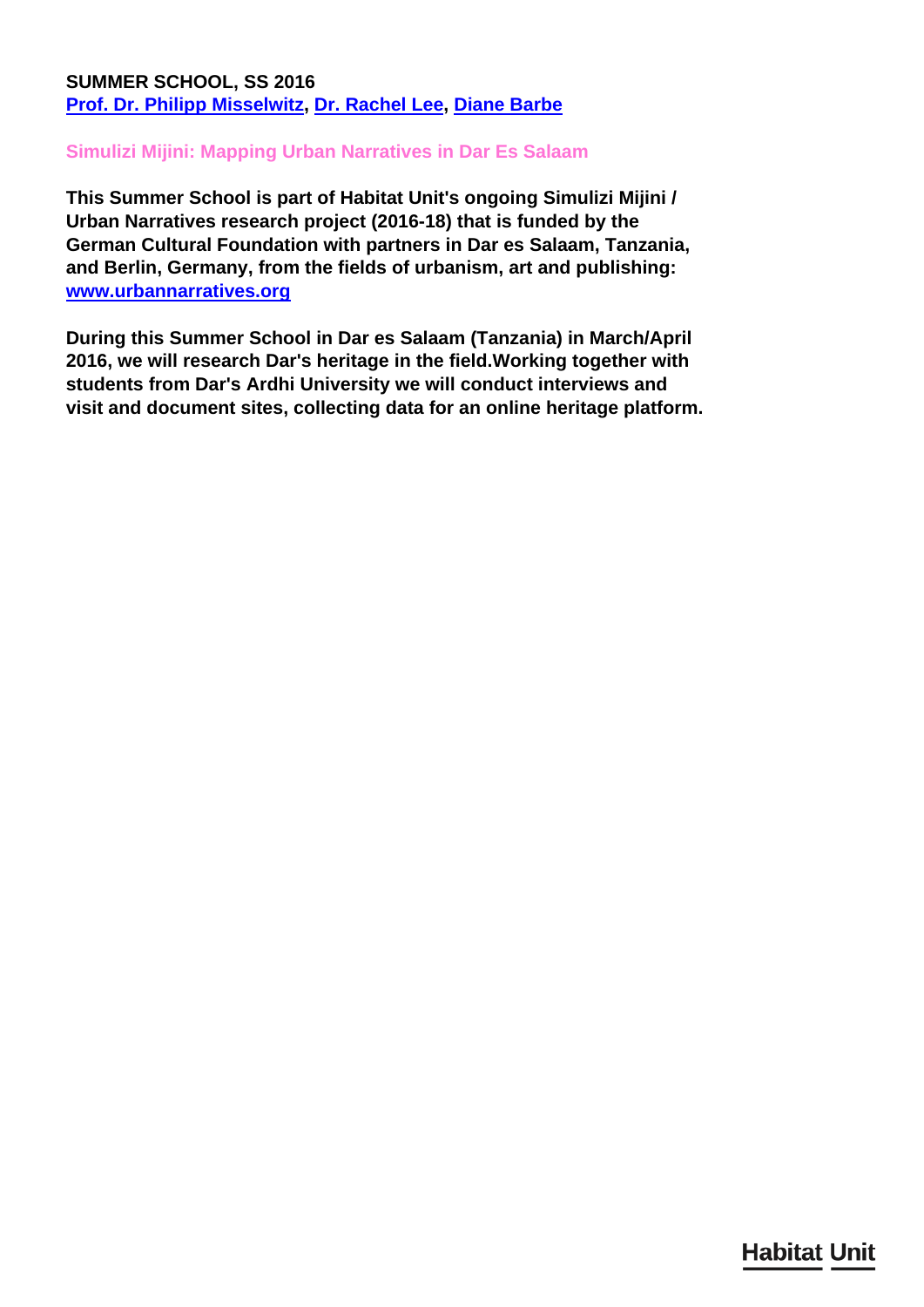This Summer School is part of<br>Habitat Unit's ongoing Simulizi<br>Mijini / Urban Narratives research project (2016-18) that is<br>funded by the German Cultural<br>Foundation with partners in Dar es Salaam, Tanzania, and<br>Berlin, Germany, from the fields<br>of urbanism, art and publishing: www.urbannarratives.org

During this Summer School<br>in Dar es Salaam (Tanzania)<br>in March/April 2016, we will<br>research Dar's heritage in the<br>field.

Working together with students<br>from Dar's Ardhi University we will conduct interviews and visit and document sites, collecting<br>data for an online heritage<br>platform.

The Summer School follows on<br>from the Simulizi Mijini / Urban<br>Narratives Seminar (WS 2015/16) and participation in the seminary<br>is necessary to be eligible for a<br>place in the Summer School.

Through the summer school we<br>will define criteria and collect<br>data for the development of<br>an online heritage platform<br>that will not only capture and<br>communicate heritage, but communicate heritage, but<br>will also work as a community<br>resource to perhaps influence<br>decisions about how space is<br>used and developed, and about<br>what places are demolished<br>or preserved. The Summer<br>School will conclude with international symposium on<br>"Reconfiguring Heritage from Below

Summer School (Dar es<br>Salaam) 6 ECTS<br>Arch MA - WP, UD MA - WP

Teaching Days<br>March 9th - April 5th

**Application** Participation<br>in the Simulizi<br>Mijini seminar WS 15/16 is<br>obligatory

Dr. Rachel Lee<br>Diane Barbé

**Photo: © Rachel Lee** 



The Summer School follows on from the Simulizi Mijini / Urban Narratives Seminar (WS 2015/16) and participation in the seminar is necessary to be eligible for a place in the Summer School.

Through the summer school we will define criteria and collect data for the development of an online heritage platform that will not only capture and communicate heritage, but will also work as a community resource to perhaps influence decisions about how space is used and developed, and about what places are demolished or preserved. The Summer School will conclude with an international symposium on

## **Habitat Unit**